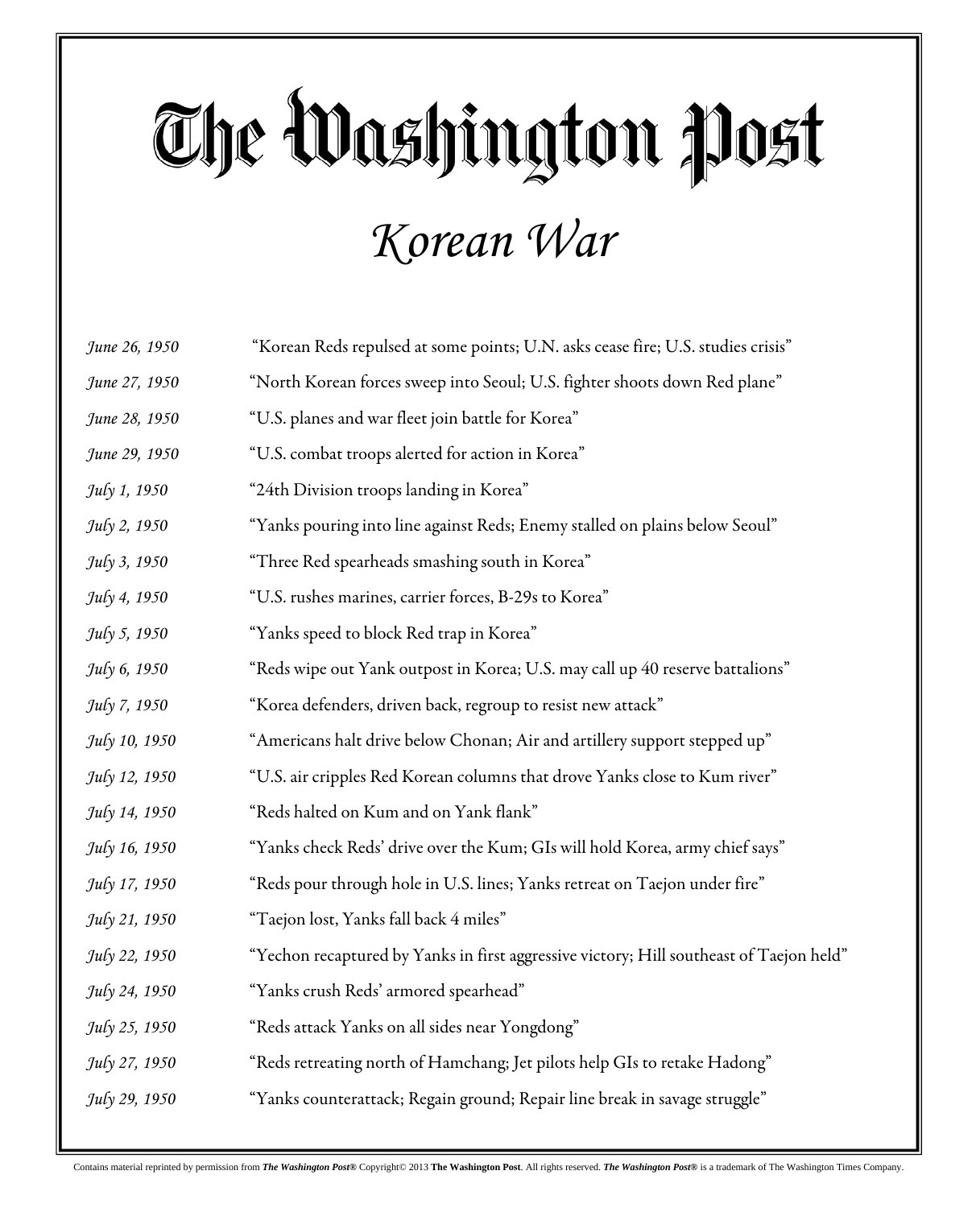| July 30, 1950          | "Yanks girding for a hold-or-die stand, abandon key town on road to Pusan"               |
|------------------------|------------------------------------------------------------------------------------------|
| August 1, 1950         | "Four Guard Divisions to be mobilized; More Yanks land as Red drives gain"               |
| August 2, 1950         | "Malik, beaten in U.N., calls U.S. aggressor; Fresh Yanks counterattacking for Chinju"   |
| August 3, 1950         | "Marines moving into flaming battle; 100,000 Reds in great drive at Pusan"               |
| <i>August 4, 1950</i>  | "Double battle near; Reds shell U.S. line"                                               |
| August 7, 1950         | "Offensive launched on southern front by marines, two army combat teams"                 |
| August 8, 1950         | "U.S. drive on Chinju gains four miles; More Reds cross river at two points"             |
| August 10, 1950        | "Trap closing on Reds before Chinju; Enemy retakes Yongdok, nears Pohang"                |
| August 13, 1950        | "Fresh GIs, tanks attack Korean Reds trying to trap Yanks along Naktong"                 |
| <i>August 14, 1950</i> | "Yanks counterattack at Naktong bulge in move to blunt 'biggest' Red offensive"          |
| August 15, 1950        | "1000 Reds make new Naktong crossing; 24th pressing attack for second day"               |
| August 17, 1950        | "24th and marines hit hard at foe in 'bulge'"                                            |
| August 18, 1950        | "Civilians are ordered to leave Taegu; Reds drive near, begin shelling city"             |
| August 21, 1950        | "U.N. forces crush 30,000 Red troops; Air strikes stall foe's assault on Taegu"          |
| September 8, 1950      | "Allies stall enemy's offensive in north; Yanks regain lost southern territory"          |
| September 16, 1950     | "Yanks driving for Seoul to close gap on Reds"                                           |
| September 17, 1950     | "Allies capture air base, enter Seoul; Southern attacks gain several miles"              |
| September 18, 1950     | "7th Division GIs pour ashore at Inchon; Marines prepare to span river at Seoul"         |
| September 19, 1950     | "Marines battle through Seoul suburb; Yanks across Naktong at two points"                |
| September 22, 1950     | "Enemy battles fiercely to save Seoul as marines drive ahead in 2 columns"               |
| September 25, 1950     | "GIs cross Han, join marines in Seoul; North-south gap narrowed to 60 miles"             |
| September 27, 1950     | "Big Red army caught in trap as Allied forces are linked; Battling goes on inside Seoul" |
| September 28, 1950     | "Reds flee from Seoul as Allies push mop-up of foe's broken army"                        |
| October 1, 1950        | "South Koreans reported across 38th Parallel, driving northward through enemy territory" |
| October 10, 1950       | "Allies battle Reds in streets of Wonsan"                                                |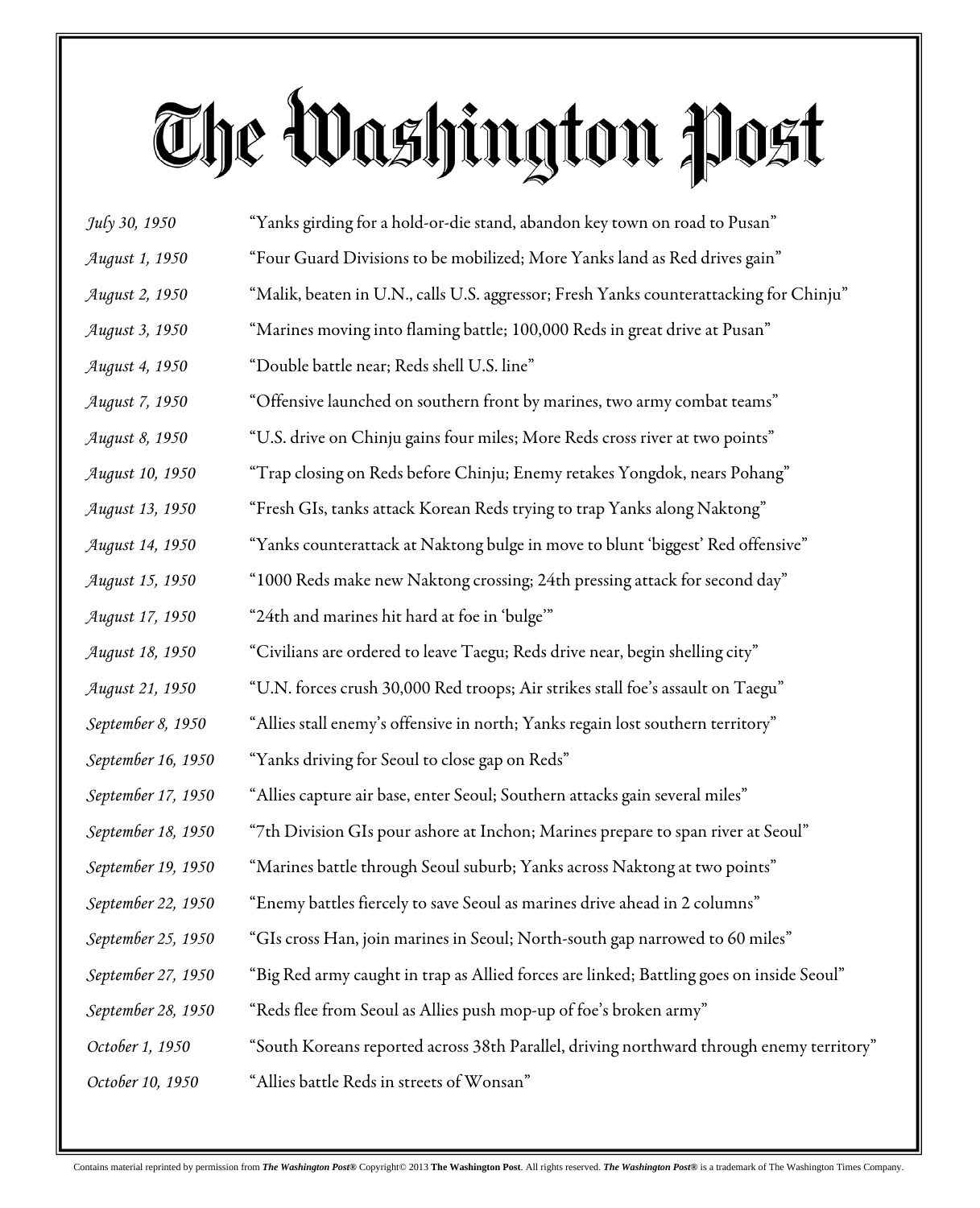| October 12, 1950  | "Eighth Army smashes 12 miles into No. Korea; Allies capture defense triangle of 3 towns" |
|-------------------|-------------------------------------------------------------------------------------------|
| October 28, 1950  | "Chinese Reds battling Allies; 40,000 reported in No. Korea, resistence by foe is bitter" |
| November 24, 1950 | "'End the war' offensive begun; M'Arthur on hand to direct it"                            |
| November 25, 1950 | "Allied drive captures Chongju; Three prongs head for border"                             |
| November 28, 1950 | "Chinese Reds smash at Allied flank, threatening U.N. force of 110,000 men"               |
| November 30, 1950 | "Allied army fighting for life against China Reds"                                        |
| December 3, 1950  | "Twin traps peril Allied troops in East, West"                                            |
| December 4, 1950  | "B-26s to blast escape path for marines"                                                  |
| December 11, 1950 | "GIs streaming to coast after breakout; Marines losses 'heavier then Tarawa'"             |
| January 4, 1951   | "Allies quit Seoul; Trap is threatened"                                                   |
| February 15, 1951 | "Chinese Reds lose 10,228 in day's battle"                                                |
| March 4, 1951     | "Marines strike near major Chinese base; Red Division shattered"                          |
| April 12, 1951    | "Goal is to confine war to Korea, Truman says"                                            |
| April 23, 1951    | "Reds open big attack, crack U.N. line"                                                   |
| May 20, 1951      | "Reds halted on Seoul, central fronts; Second Division wipes out 35,000 men"              |
| May 24, 1951      | "Yanks lunge northward, pounding retreating foe"                                          |
| June 24, 1951     | "Soviet calls for Parley on Korean truce; U.S. gives wily reply: 'We are ready'"          |
| July 27, 1951     | "Agenda settled, Armistice talks begin"                                                   |
| November 29, 1951 | "U.N., Red ground troops hold their fire"                                                 |
| December 3, 1951  | "Reds lose 5 Jets in 200-plane fight"                                                     |
| October 11, 1952  | "16,000 fresh troops rushed up by Reds"                                                   |
| October 31, 1952  | "Allies lose ground in Korea"                                                             |
| November 3, 1952  | "Reds blast Allies off Triangle"                                                          |
| December 15, 1952 | "Eisenhower warns of difficult tasks, but hopes to speed solution in Korea"               |
| December 29, 1952 | "200 planes raze Red troop area"                                                          |